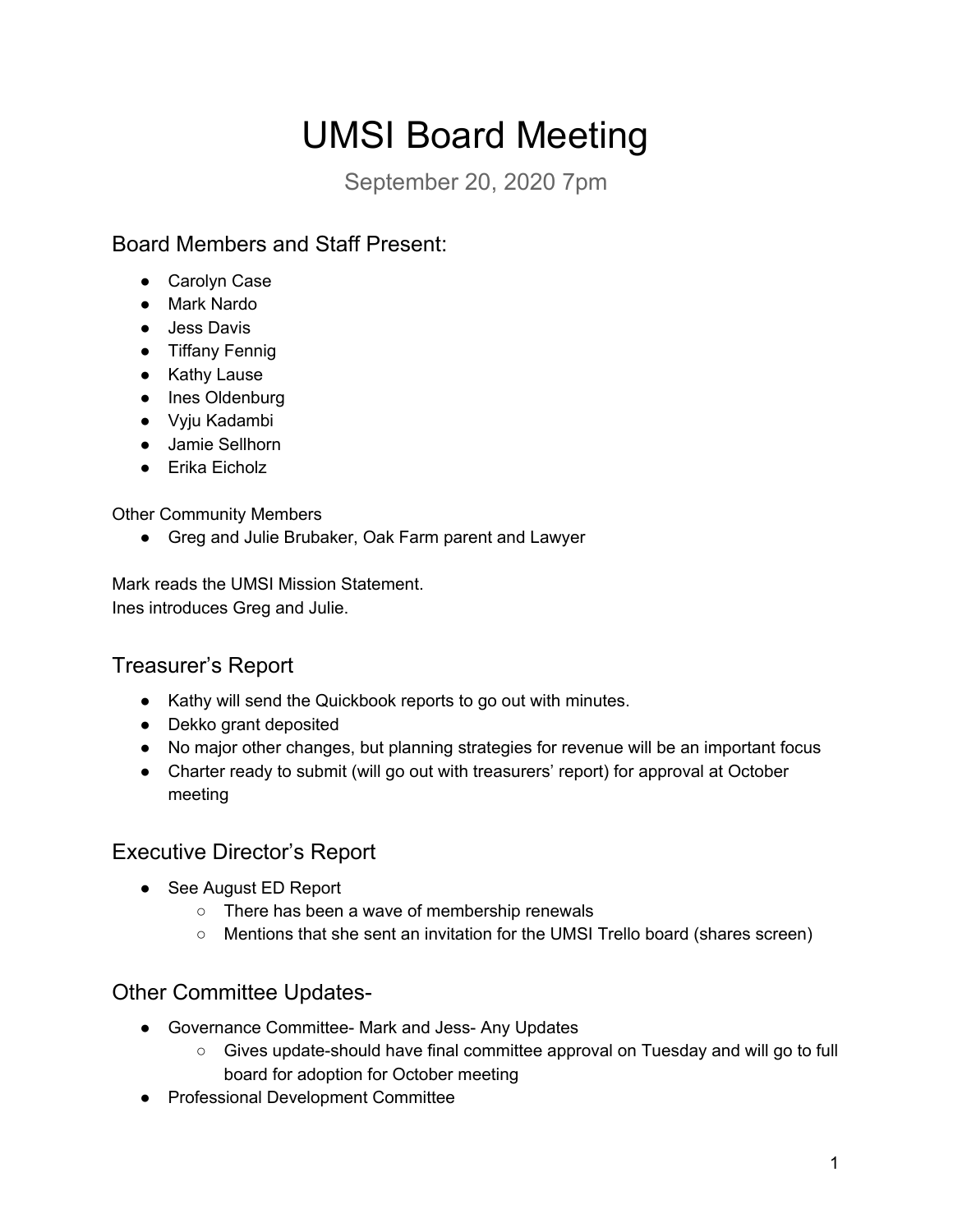- $\circ$  Potential presenters and attendees are expressing burn-out in current climate. Only 2 presenters applied. Conference may not be profitable (effort, money) in this climate.
- $\circ$  Postponed conference (TBA) and replaced with Montessori Homecoming week
	- $\blacksquare$  Fun themed days leading up to a Friday wine and cheese social
	- $\blacksquare$  People can submit questions and issues and they will be used to organize breakout rooms
	- $\blacksquare$  Themed days such as school spirit, art contest, Montessori's the Word, Favorite Material Day...conference registration and/or other prizes
	- Revenue through sponsorships, membership push, and free-will donations
- $\circ$  Social Justice Committee-Jamie mentions that she wants to keep the momentum going from the previous book study and is interested in doing another book study this winter
	- This Book is AntiRacist
	- Abolitionist Teaching
	- Jason Reynolds and Kendi
- Validation Committee
	- $\circ$  Verbiage has gone on website postponing visit portion of validation due to COVID

#### Other Business

- Carolyn reminds us to bring in new potential committee members
- Sending Erika and Jess to MPPI conference (\$120/person) was proposed and unanimousl\ approved
- Vyju moves that we table the insurance discussion until January 2021 and Kathy seconds
- $\bullet$  Carolyn brings up the possible expectation that board members pay dues
	- $\circ$  Vyju mentions that perhaps it does not need to be attached to a membership, but some contribution is reasonable
	- $\circ$  Nancy mentions that a lot of grants want % contributions from the board and some boards ask for a certain dollar amount of donation
	- $\circ$  Carolyn mentions that it shows commitment to the organization
	- $\circ$  Tiffany moves to add this requirement for board members beginning January 1 2021, and Erika seconds it, and it is approved unanimously
		- Governance committee will need to add this to the board manual
		- $\Box$  Dekko and Noble event (development PD)?
- We discuss revenue streams
	- $\circ$  "Find your school" parent page with advertisement
	- $\circ$  Validation fees
		- Validation committee will review current fee structure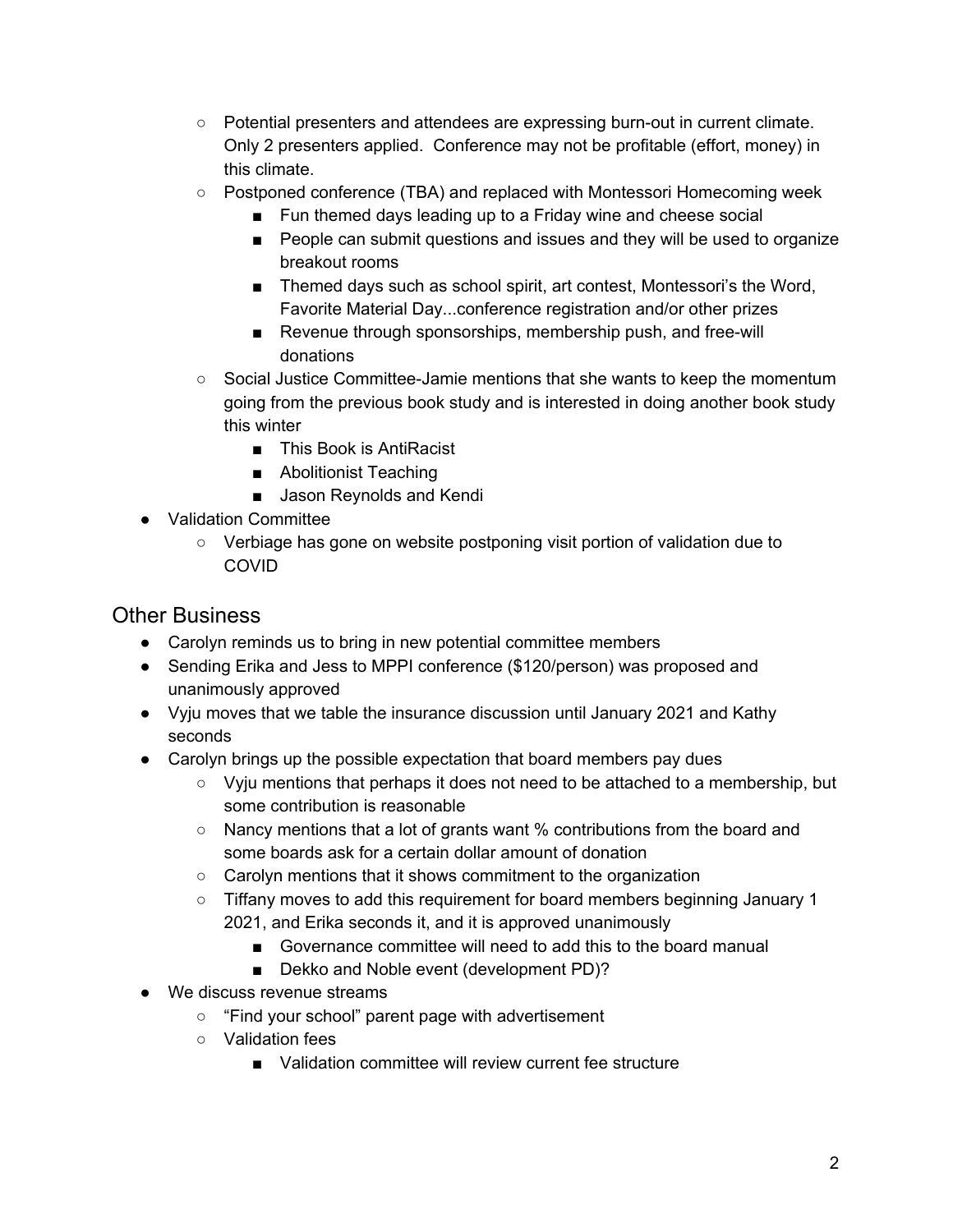• Membership committee needs to meet and Carolyn will reach out to Tara regarding setting a date and time

Next meeting:  $-$  Dates/Times

October 18 November 15

Adjourn 8:06pm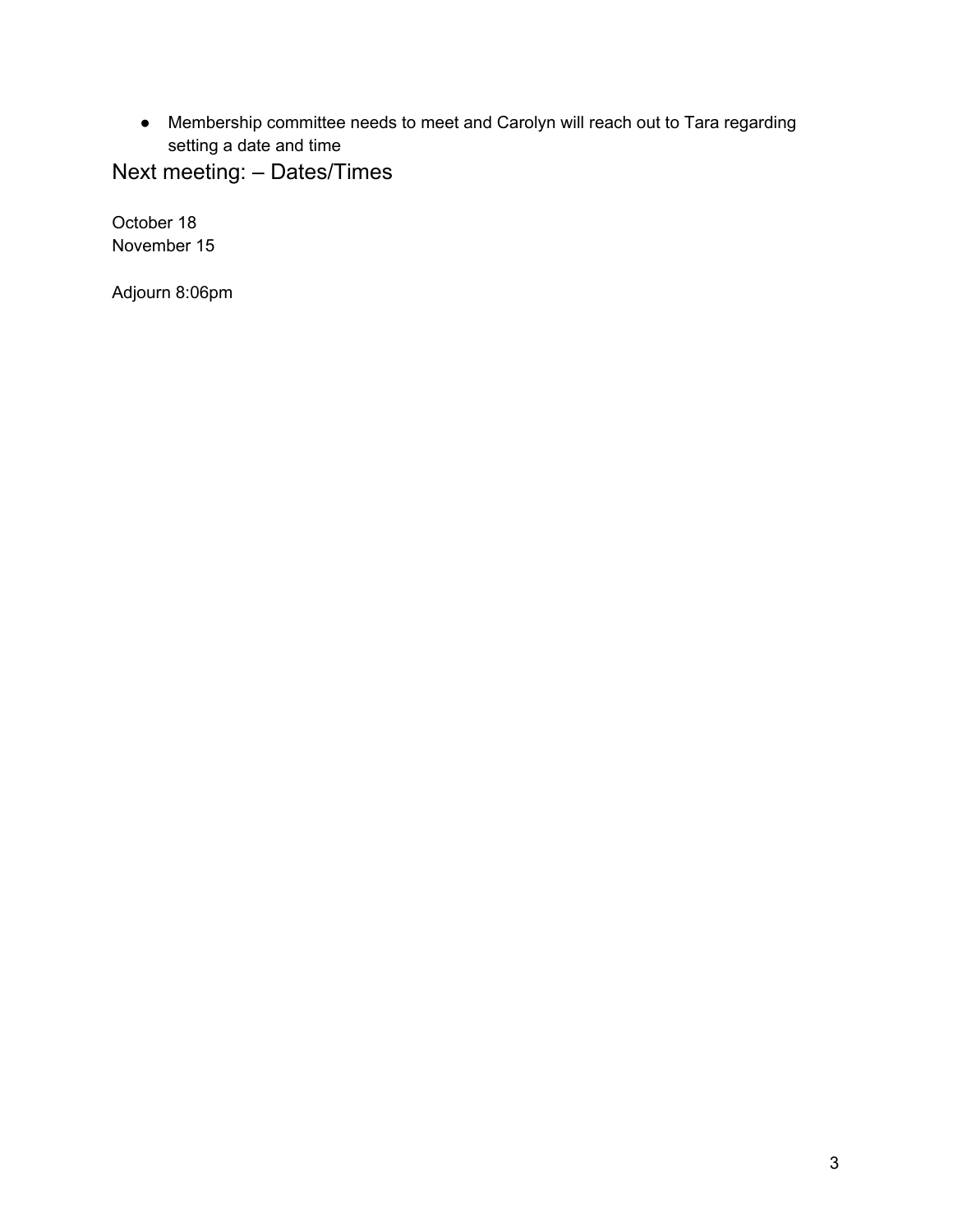# UNITED MONTESSORI SCHOOLS OF INDIANA

#### BALANCE SHEET

As of September 20, 2020

|                                     | <b>TOTAL</b>  |
|-------------------------------------|---------------|
| <b>ASSETS</b>                       |               |
| <b>Current Assets</b>               |               |
| <b>Bank Accounts</b>                |               |
| BUSINESS CLASSIC (9905)             | 10,852.93     |
| TOTAL BUS CHK (3296)                | 17,720.77     |
| <b>Total Bank Accounts</b>          | \$28,573.70   |
| <b>Other Current Assets</b>         |               |
| <b>Uncategorized Asset</b>          | $-1,021.76$   |
| <b>Total Other Current Assets</b>   | $$ -1,021.76$ |
| <b>Total Current Assets</b>         | \$27,551.94   |
| <b>TOTAL ASSETS</b>                 | \$27,551.94   |
| <b>LIABILITIES AND EQUITY</b>       |               |
| <b>Total Liabilities</b>            |               |
| Equity                              |               |
| <b>Opening Balance Equity</b>       | 28,748.03     |
| Owner's Pay & Personal Expenses     | $-44.34$      |
| <b>Retained Earnings</b>            | $-13,682.30$  |
| Net Income                          | 12,530.55     |
| <b>Total Equity</b>                 | \$27,551.94   |
| <b>TOTAL LIABILITIES AND EQUITY</b> | \$27,551.94   |